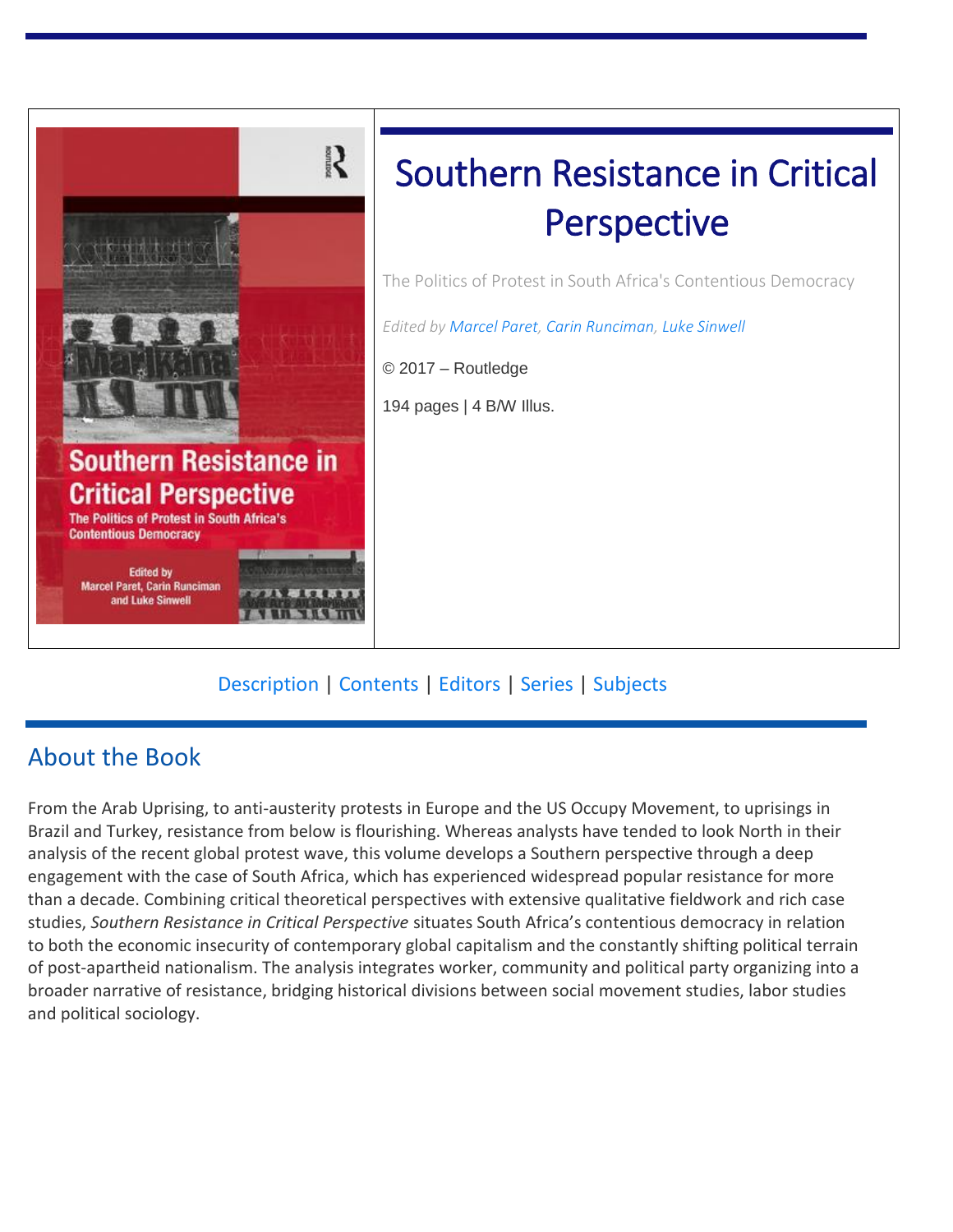# Table of Contents

| List of Figures and Table                                                                                       |
|-----------------------------------------------------------------------------------------------------------------|
| <b>Notes on Contributors</b>                                                                                    |
| Preface                                                                                                         |
| <b>List of Abbreviations</b>                                                                                    |
| Chapter 1 - Southern Resistance in Critical Perspective                                                         |
| <b>Marcel Paret</b>                                                                                             |
| <b>Part I: Global Formations</b>                                                                                |
| Chapter 2 - Social Movements in the Neoliberal Age                                                              |
| Michael Burawoy                                                                                                 |
| Chapter 3 - South African Social Movements in the Neoliberal Age                                                |
| Carin Runciman                                                                                                  |
| <b>Part II: Community Formations</b>                                                                            |
| Chapter 4 - Postcolonial Politics: Theorizing Protest from Spaces of Exclusion                                  |
| <b>Marcel Paret</b>                                                                                             |
| Chapter 5 - South Africa 'Unrest' or Rebellion: A Focus on Durban Community Protests                            |
| Tom Lodge and Shauna Mottiar                                                                                    |
| Chapter 6 - Social Movements Beyond Incorporation: The Case of the Housing Assembly in Post-Apartheid Cape Town |
| Zachary Levenson                                                                                                |
| <b>Part III: Local State Formations</b>                                                                         |
| Chapter 7 - Party Politics and Community Mobilisation in Buffalo City, East London                              |
| Tatenda G. Mukwedeya and Patricia Ndhlovu                                                                       |
| Chapter 8 - Protests, Party Politics, and Patronage: A View From Zandpsruit Informal Settlement, Johannesburg   |
| Hannah Dawson                                                                                                   |
| <b>Part IV: Labour Formations</b>                                                                               |
| Chapter 9 - Changing Forms of Power and Municipal Worker Resistance in Johannesburg                             |
| Carmen Ludwig and Edward Webster                                                                                |
| Chapter 10 - Organic Intellectuals and Leadership in South Africa's Contemporary Mineworkers' Movement          |
| <b>Luke Sinwell</b>                                                                                             |

#### **Part V: Left Formations**

Chapter 11 - South Africa's New Left Movements: Challenges and Hopes

*Noor Nieftagodien*